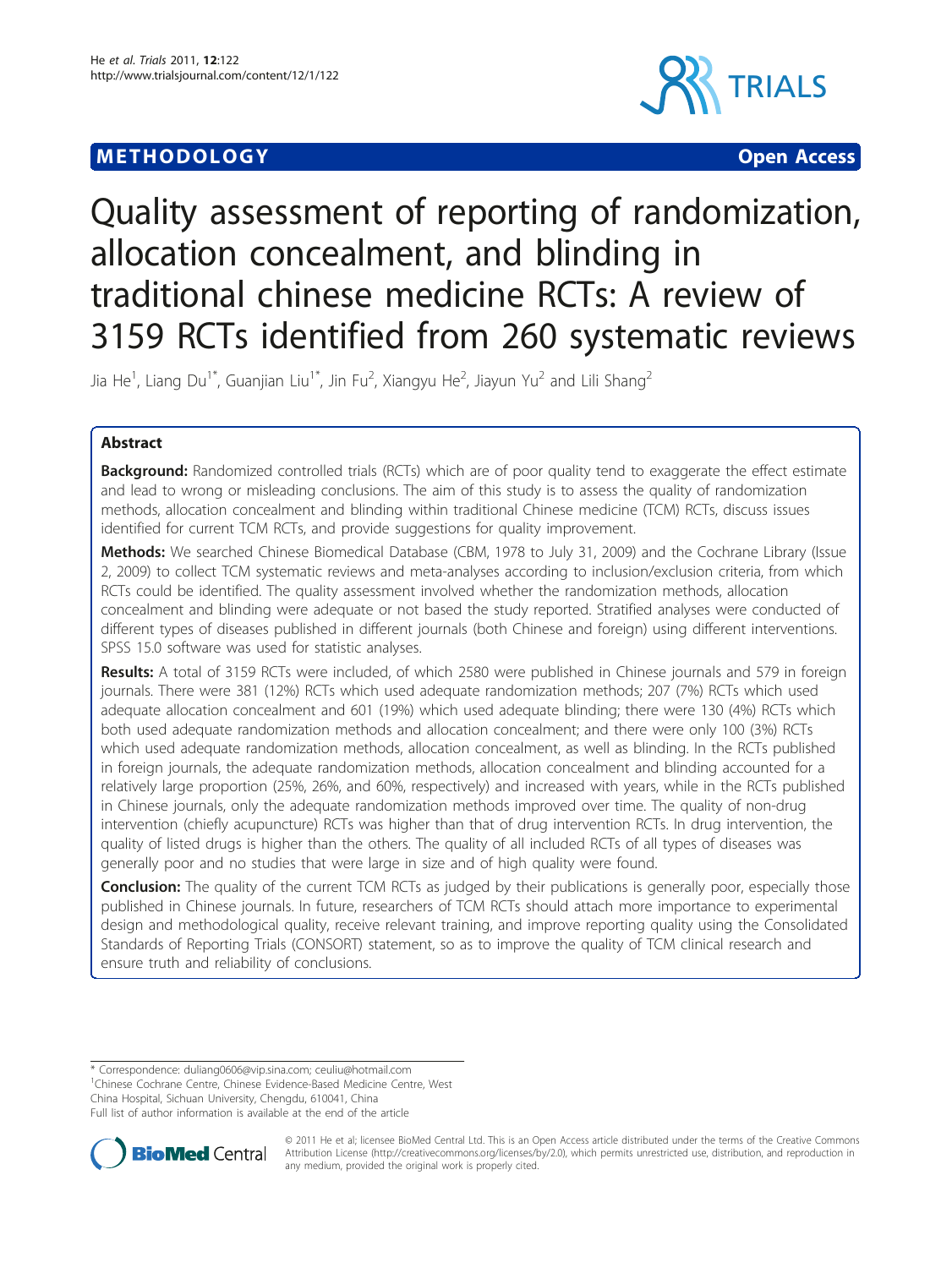# Background

Traditional Chinese medicine (TCM) is centuries old and has developed a unique system of diagnosis and treatment of disease in the practice [[1\]](#page-7-0). TCM is not only an important part of Chinese health but also is accepted in many parts of the world thus offering a complementary or alternative form of health care. International medicine has been increasingly interested in TCM [[2-4\]](#page-7-0). Randomized controlled trials (RCTs) and systematic reviews are commonly regarded first-class evidence in judging the treatment effect of interventions [[5,6\]](#page-7-0). Systematic reviews are based on RCTs, whose deficiency may yield unreliability of the conclusions [\[7,8](#page-7-0)], therefore, the quality of included RCTs is of obvious relevance to the interpretability and reliability of the conclusions. Research shows that the RCTs which are of poor quality tend to exaggerate the effect estimates and lead to misleading conclusions [[9-](#page-7-0)[16\]](#page-8-0). The aim of this study is to assess the quality of randomization methods, allocation concealment and blinding of TCM RCTs based on study reports, discuss issues identified for current TCM RCTs, and provide suggestions for quality improvement.

# Methods

#### Literature selection

The following databases were searched: Chinese Biomedical Database (CBM, 1978 to July 31, 2009) and the Cochrane Library 2009, Issue 2.

The following search strategies were used: CBM:

#1 title: systematic review (in Chinese) #2 keywords: systematic review (in Chinese) #3 title: systematic overview (in Chinese) #4 keywords: systematic overview (in Chinese) #5 title: meta analysis (in Chinese) #6 keywords: meta analysis (in hinese) #7 title: meta-analysis (in Chinese) #8 keywords: meta-analysis (in Chinese) #9 title: systematic review (in English) #10 keywords: systematic review (in English) #11 title: systematic reviews (in English) #12 keywords: systematic reviews (in English) #13 title: meta analysis (in English) #14keywords: meta analysis (in English) #15 title: meta-analysis (in English) #16 keywords: meta-analysis (in English) #17 title: meta analyses (in English) #18 keywords: meta analyses (in English) #19 title: meta-analyses (in English) #20 keywords: meta-analyses (in English) #21 #1-20/or

The Cochrane Library 2009, Issue 2

#1 herb in Title, Abstract or Keywords #2 herbal in Title, Abstract or Keywords #3 herbs in Title, Abstract or Keywords #4 Chinese in Title, Abstract or Keywords #5 China in Title, Abstract or Keywords #6 acupuncture in Title, Abstract or Keywords #7 alternative complementary medicine in Title, Abstract or Keywords #8 plant in Title, Abstract or Keywords #9 moxibustion in Title, Abstract or Keywords #10 #1~#9/or

All identified RCTs, published in Chinese journals and The Cochrane Library, included in systematic reviews and meta-analyses of TCM (including Chinese herbal medicine, Chinese medicine, Chinese standardized remedies, Chinese medicine preparations and Chinese medicine extracts), integrated TCM and Biomedicine, as well as acupuncture and massage (including acupuncture and electro-acupuncture), were included. Repeatedly-published articles, translated articles, non-full text articles and articles without mentioning sources of RCTs were excluded.

# Quality assessment

The quality assessment in this study was performed according to three major procedures in methodological part of the Cochrane Handbook: ① Whether the randomization method was adequate (such as referring to a randomized number table, using a computer random number generator, coin tossing and throwing dice, etc.) or inadequate (such as sequence generated by odd or even date of birth, sequence generated by some rule based on date of admission or hospital record number, etc.). ② Whether allocation concealment was adequate (such as central allocation, sequentially numbered drug containers of identical appearance, sequentially numbered, opaque, sealed envelopes, etc) or inadequate (such as using an open random allocation schedule, alternation or rotation, date of birth, case record number, etc.). ③ Whether blinding was adequate (such as no blinding, but the review authors judge that the outcome and the outcome measurement are not likely to be influenced by lack of blinding; blinding of participants and key study personnel ensured, and unlikely that the blinding could have been broken; either participants or some key study personnel were not blinded, but outcome assessment was blinded and the non-blinding of others unlikely to introduce bias) or inadequate (such as no blinding or incomplete blinding, and the outcome or outcome measurement is likely to be influenced by lack of blinding; blinding of key study participants and personnel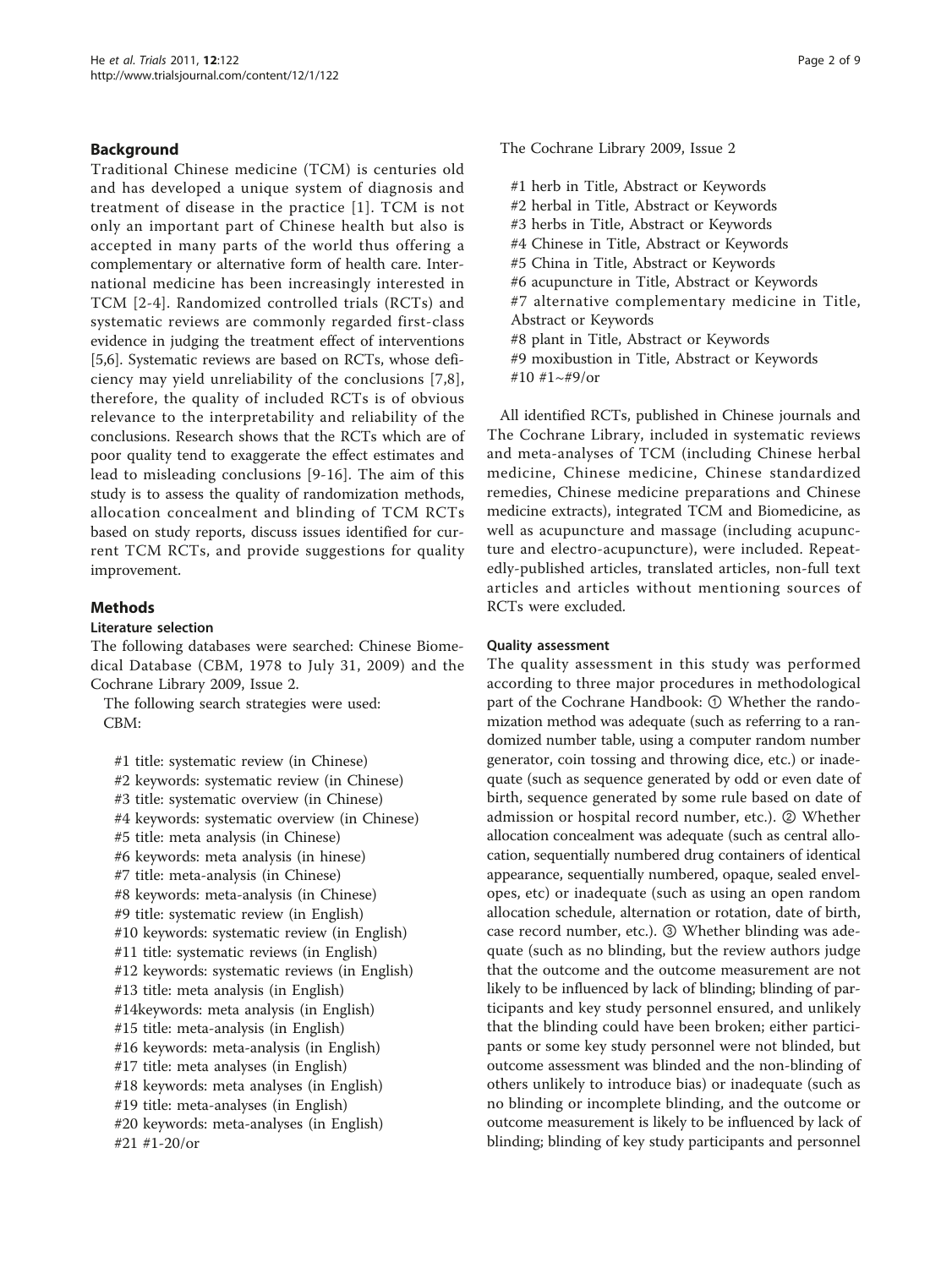attempted, but likely that the blinding could have been broken, either participants or some key study personnel were not blinded, and the non-blinding of others likely to introduce bias) [\[17\]](#page-8-0). Assessment was based on trial publication only. We did not contact trial authors for clarification.

## Stratified analysis

Included RCTs were published in Chinese journals or foreign journals.

Medicine and non-medicine interventions were divided with the former including listed medicines (Chinese standardized remedies, Chinese medicine extracts and single herbs), individualized prescription, mixture (listed medicines and individualized prescription) and unclear (the intervention was not reported).

Types of Diseases: classified according to the  $10<sup>th</sup>$  version of the international disease classification (ICD-10) [[18\]](#page-8-0).

#### Data extraction

The researchers used EndNote software to manage titles and abstracts of citations obtained through database search. They(J He, and L Du) read titles and abstracts for primary screening based on the inclusion criteria, and then acquired the full text to read for further screening, before finally deciding whether they would be included or not. Four researchers extracted data, using a pro-forma, and then input the extracted materials into Epidata software. Two other researchers checked the data. Any differences were settled through discussion.

#### Data analysis

SPSS 15.0 was used for descriptive analyses and  $\chi^2$  test.

#### Results

A total of 2041 articles were retrieved (1790 from CBM and 251 from The Cochrane Library). After the primary screening, there were 1781 articles were excluded and 260 articles (173 from CBM and 87 from The Cochrane Library) were included. A total of 3159 RCTs were identified from the 260 systematic reviews/meta-analyses, of which 2580 were published in Chinese journals and 579 in foreign journals (Figure 1).

# Assessment of reported randomization methods, allocation concealment and blinding

A total of 3159 RCTs were included, among which 381 (12%) used adequate randomization methods; 207 (7%) used adequate allocation concealment; 601 (19%) used adequate blinding; 130 (4%) both used adequate randomization methods and allocation concealment; 100 (3%) were adequate for all three methods.



RCTs published in foreign journals were better than those published in Chinese journals, and the difference was significant  $(P = 0.000)$  (Table [1\)](#page-3-0).

#### Changes of RCTs reported quality with time

All 3159 RCTs were published between 1965 and 2008 (Figure [2\)](#page-3-0). The proportion of adequate randomization methods of RCTs increased year by year, but there was no clear increase in allocation concealment and blinding, and the allocation concealment accounted for a very small proportion (Figure [3](#page-4-0)). In terms of Chinese journals, the proportion of adequate randomization methods of RCTs between 1993 and 2007 increased sharply, but there was no clear increase in the allocation concealment and blinding, and the allocation concealment just occupied a very small proportion (Figure [4](#page-4-0)). By comparison, there was a large rise in the proportion of adequate randomization methods, allocation concealment and blinding of the RCTs published in foreign journals from 1993 through 2007 (Figure [5\)](#page-4-0). In order to avoid bias caused by chance, RCTs published between 1965 and 1992, as well as in 2008, which number of the included RCTs was very small, were excluded from this analysis.

#### Reported quality of RCTs of different interventions

Among 3159 included RCTs, 2546 (81%) were drug interventions and 613 (19%) were non-drug interventions. In the non-drug group, the proportion of adequate randomization methods, allocation concealment and blinding were 21%, 19%, and 38%, respectively, which were larger than those in drug intervention, and the difference were significant ( $P = 0.000$ ) (Table [2](#page-5-0)).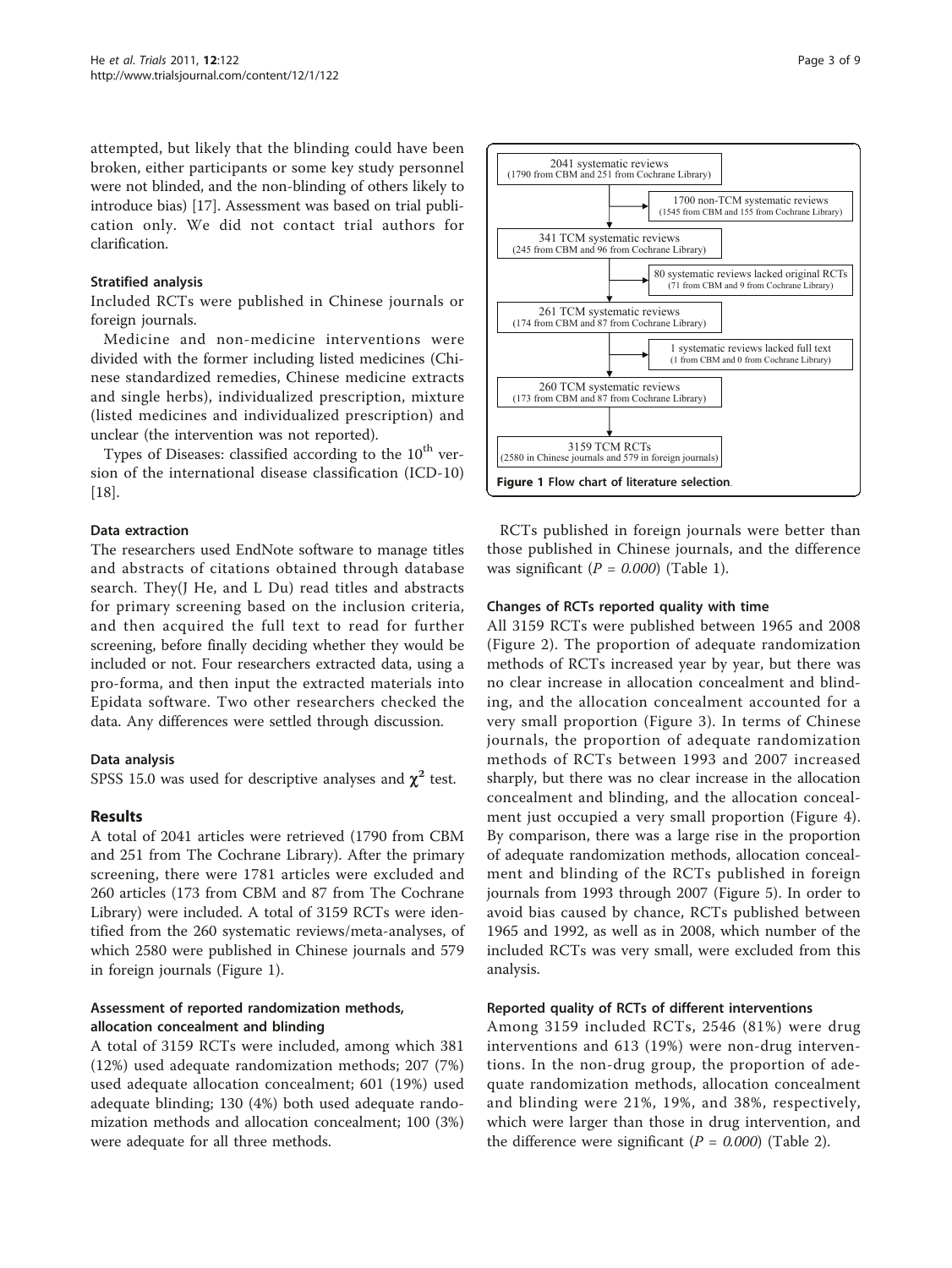| Item                                                          |          | Chinese    |      |          | Foreign    |     | $\chi$ 2* | P          |      |            |       |
|---------------------------------------------------------------|----------|------------|------|----------|------------|-----|-----------|------------|------|------------|-------|
|                                                               | Adequate | Inadequate | n    | Adequate | Inadequate | n   | Adequate  | Inadequate | N    |            |       |
|                                                               | (%)      | (%)        |      | (%)      | (%)        |     | (%)       | (%)        |      |            |       |
| randomization methods                                         | 239(9)   | 2341(91)   | 2580 | 142(25)  | 437(75)    | 579 | 381(12)   | 2778(88)   | 3159 | 103.8      | 0.000 |
| allocation concealment                                        | 56(2)    | 2524(98)   | 2580 | 151(26)  | 428(74)    | 579 | 207(7)    | 2952(93)   | 3159 | 441.4      | 0.000 |
| blinding                                                      | 252(10)  | 2328(90)   | 2580 | 349(60)  | 230(40)    | 579 | 601(19)   | 2558(81)   | 3159 | 783.       | 0.000 |
| randomization method $+$ allocation<br>concealment            | 39(2)    | 2541(98)   | 2580 | 91(16)   | 488(84)    | 579 | 130(4)    | 3029(96)   | 3159 | l.8<br>241 | 0.000 |
| randomization method + allocation<br>$concealment + blinding$ | 33(1)    | 2547(99)   | 2580 | 67(12)   | 512(88)    | 579 | 100(3)    | 3059(97)   | 3159 | 163.4      | 0.000 |

<span id="page-3-0"></span>Table 1 Characters of randomization methods, allocation concealment and blinding of included RCTs

\* Proportion of adequate comparison of Chinese with foreign.

In different drug intervention, the proportion of adequate randomization of Chinese standardized remedies RCTs were the largest (13%), the proportion of adequate allocation concealment of Chinese medicine extracts RCTs were the largest (9%), and the proportion of adequate blinding of single herbs RCTs were the largest (40%).

In different non-drug intervention, the proportion of adequate randomization and blinding (22% and 41%, respectively) of acupuncture RCTs were larger, and the proportion of adequate allocation concealment (19%) of acupuncture RCTs was the same with massage RCTs.

In terms of drug intervention RCTs published in foreign journals, except that the proportion of adequate randomization methods of mixed RCTs (including listed medicine and individualized prescription) and unclear RCTs were smaller than those of RCTs published in Chinese journals, other proportion of adequate randomization methods, allocation concealment, and blinding were all larger than those of RCTs published in Chinese journals.

In terms of non-drug RCTs published in foreign journals, the proportion of adequate randomization methods, allocation concealment and blinding were all larger than those of RCTs published in Chinese journals.

#### Reported quality of RCTs of different types of diseases

The included 3159 RCTs were classified according to the 10th version of the international disease



classification (ICD-10), involving 16 types of diseases and lacking 5 types (Table [3](#page-6-0)). Quantities and qualities of all types of diseases had imbalanced distribution. Circulatory system RCTs had the largest number but were of low quality.

# **Discussion**

Many studies have showed that RCTs not using randomization, allocation concealment or blinding exaggerate estimates of effect to various extents. Compared with the RCTs using blinding, the RCTs not using blinding yield 17% larger estimates of treatment effects and in trials with subjective outcomes, effect estimates are exaggerated by 25%. Compared with the RCTs using adequate allocation concealment, RCTs using unclear or inadequate concealment of allocation exaggerate estimates of effect by 30%-41% [[10](#page-7-0)-[14\]](#page-8-0). These showed that compared with other "flaws", unclear or inadequate allocation concealment will cause a larger bias, which highlights the importance of allocation concealment. This study indicates that the adequate allocation concealment takes up the smallest proportion (7%) of the three assessed aspects. Although the adequate randomization methods accounted for a larger proportion (12%) than allocation concealment, there are also some investigations which showed that only 6.8% of the RCTs published in Chinese journals were deemed authentic randomized trials [\[19](#page-8-0)]. So the quality of the TCM RCTs in this study may be overstated.

Compared with those published in Chinese journals, the TCM RCTs published in foreign journals are of higher quality. In terms of changes over time, the proportion of reports of adequate randomization has increased year on year, suggesting that more attention has been paid to the randomization methods of Chinese TCM RCTs. However, the proportion of adequate allocation concealment and blinding are small and has remained at approximately the same level. By contrast, the proportion of adequate randomization methods, allocation concealment and blinding of the TCM RCTs published in foreign journals has increased overtime.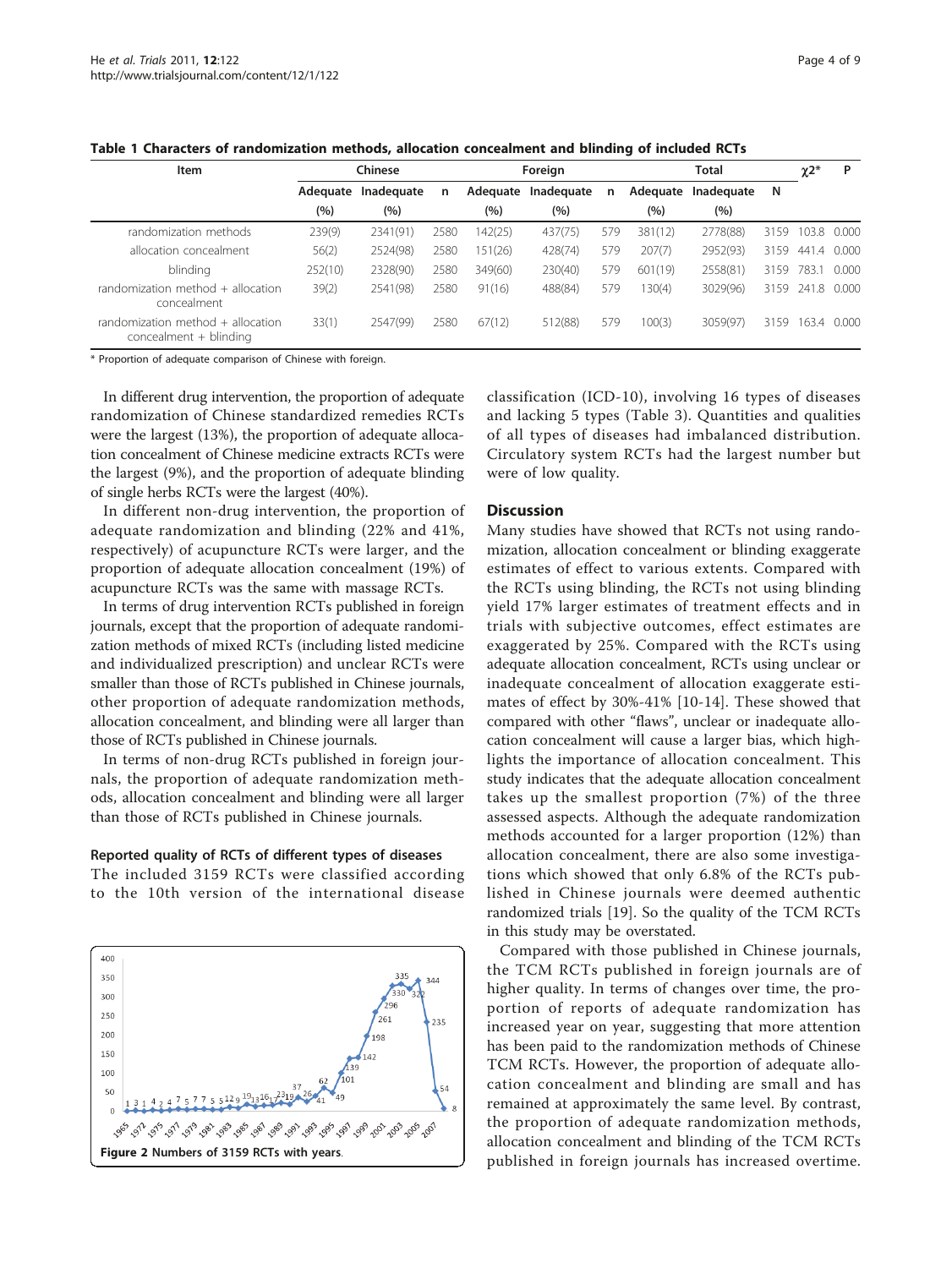<span id="page-4-0"></span>



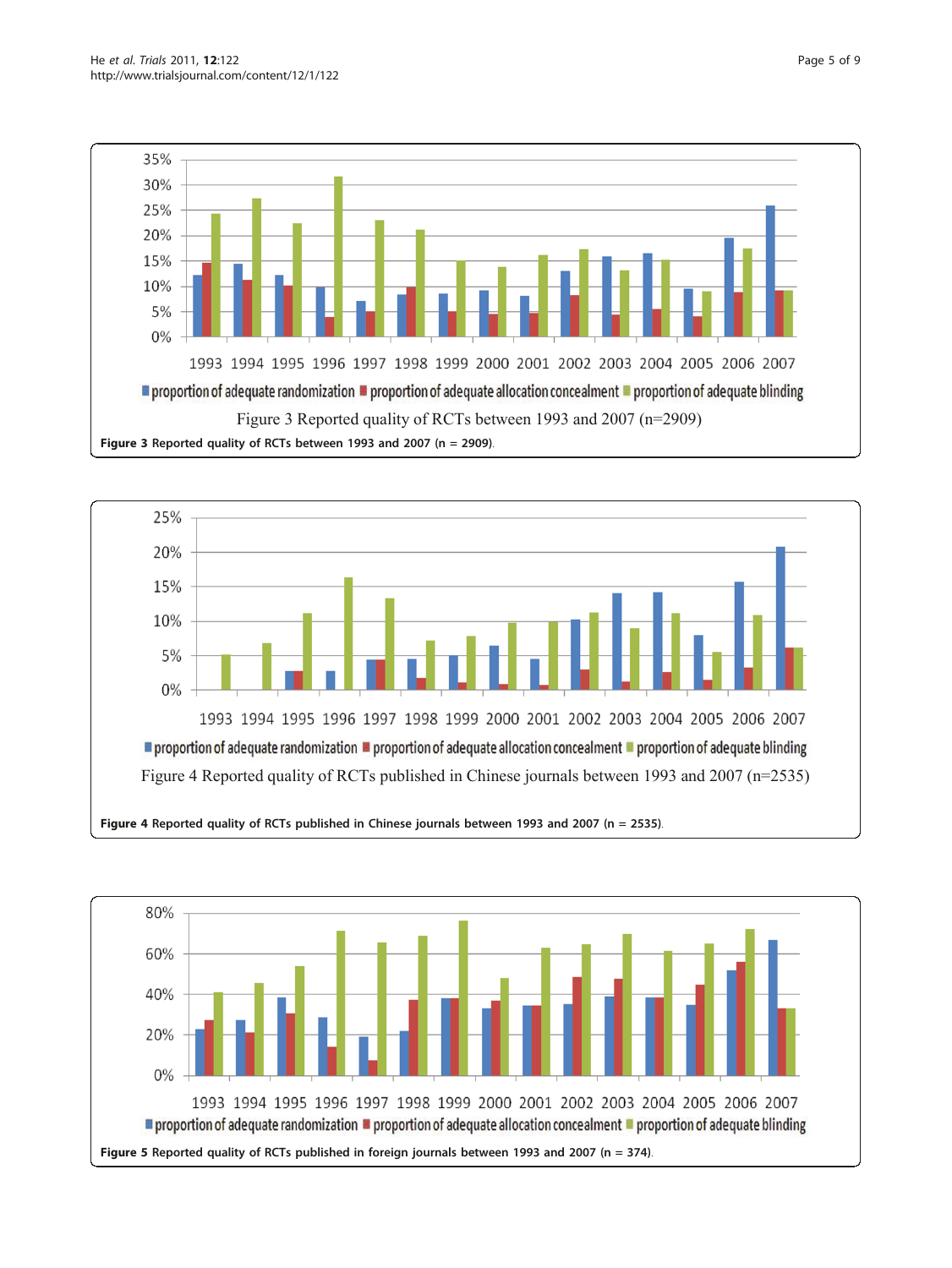|          |                               | <b>Number of RCTs</b> |         |              | Adequate randomization<br>methods |         |              | Adequate allocation<br>concealment |         |         | Adequate blinding |         |              |
|----------|-------------------------------|-----------------------|---------|--------------|-----------------------------------|---------|--------------|------------------------------------|---------|---------|-------------------|---------|--------------|
|          | Classification                | Chinese               | Foreign | <b>Total</b> | Chinese                           | Foreign | <b>Total</b> | Chinese                            | Foreign | Total   | Chinese           | Foreign | <b>Total</b> |
|          |                               |                       |         |              | (%)                               | (%)     | (%)          | (%)                                | (%)     | (%)     | (%)               | (%)     | (%)          |
| Drug     | Chinese standardized remedies | 1135                  | 42      | 1177         | 140(12)                           | 13(31)  | 153(13)      | 32(3)                              | 13(31)  | 45(4)   | 148(13)           | 36(86)  | 184(16)      |
|          | Chinese medicine extracts     | 241                   | 107     | 348          | 7(3)                              | 26(24)  | 33(9)        | 3(1)                               | 30(28)  | 33(9)   | 12(5)             | 37(35)  | 49(14)       |
|          | Single herb                   | 100                   | 67      | 167          | 3(3)                              | 9(13)   | 12(7)        | O(0)                               | 5(7)    | 5(3)    | 5(5)              | 62(93)  | 67(40)       |
|          | Individualized prescription   | 562                   | 13      | 575          | 41(7)                             | 4(31)   | 45(8)        | 1(0)                               | 4(31)   | 5(1)    | 24(4)             | 10(77)  | 34(6)        |
|          | Mixture                       | 115                   | 20      | 135          | 4(3)                              | O(0)    | 4(3)         | O(0)                               | O(0)    | O(0)    | 10(9)             | 19(95)  | 29(21)       |
|          | Unclear                       | 141                   | 3       | 144          | 4(3)                              | O(0)    | 4(3)         | 3(2)                               | 1(33)   | 4(3)    | 3(2)              | O(0)    | 3(2)         |
|          | Total                         | 2294                  | 252     | 2546         | 199(9)                            | 52(21)  | 251(10)      | 39(2)                              | 53(21)  | 92(4)   | 202(9)            | 164(65) | 366(14)      |
| Non-drug | Acupuncture                   | 263                   | 219     | 482          | 37(14)                            | 69(32)  | 106(22)      | 17(6)                              | 73(33)  | 90(19)  | 49(19)            | 149(68) | 198(41)      |
|          | Massage                       | 23                    | 108     | 131          | 3(13)                             | 21(19)  | 24(18)       | O(0)                               | 25(23)  | 25(19)  | 1(4)              | 36(33)  | 37(28)       |
|          | Total                         | 286                   | 327     | 613          | 40(14)                            | 90(28)  | 130(21)      | 17(6)                              | 98(30)  | 115(19) | 50(17)            | 185(57) | 235(38)      |
|          | $\chi$ <sup>2</sup>           |                       |         |              |                                   |         | 59.99        |                                    |         | 185.10  |                   |         | 184.11       |
|          | P                             |                       |         |              |                                   |         | 0.000        |                                    |         | 0.000   |                   |         | 0.000        |

# <span id="page-5-0"></span>Table 2 Characters of RCTs of different interventions (Chinese journals VS foreign journals)

\* Comparison of drugs with non-drugs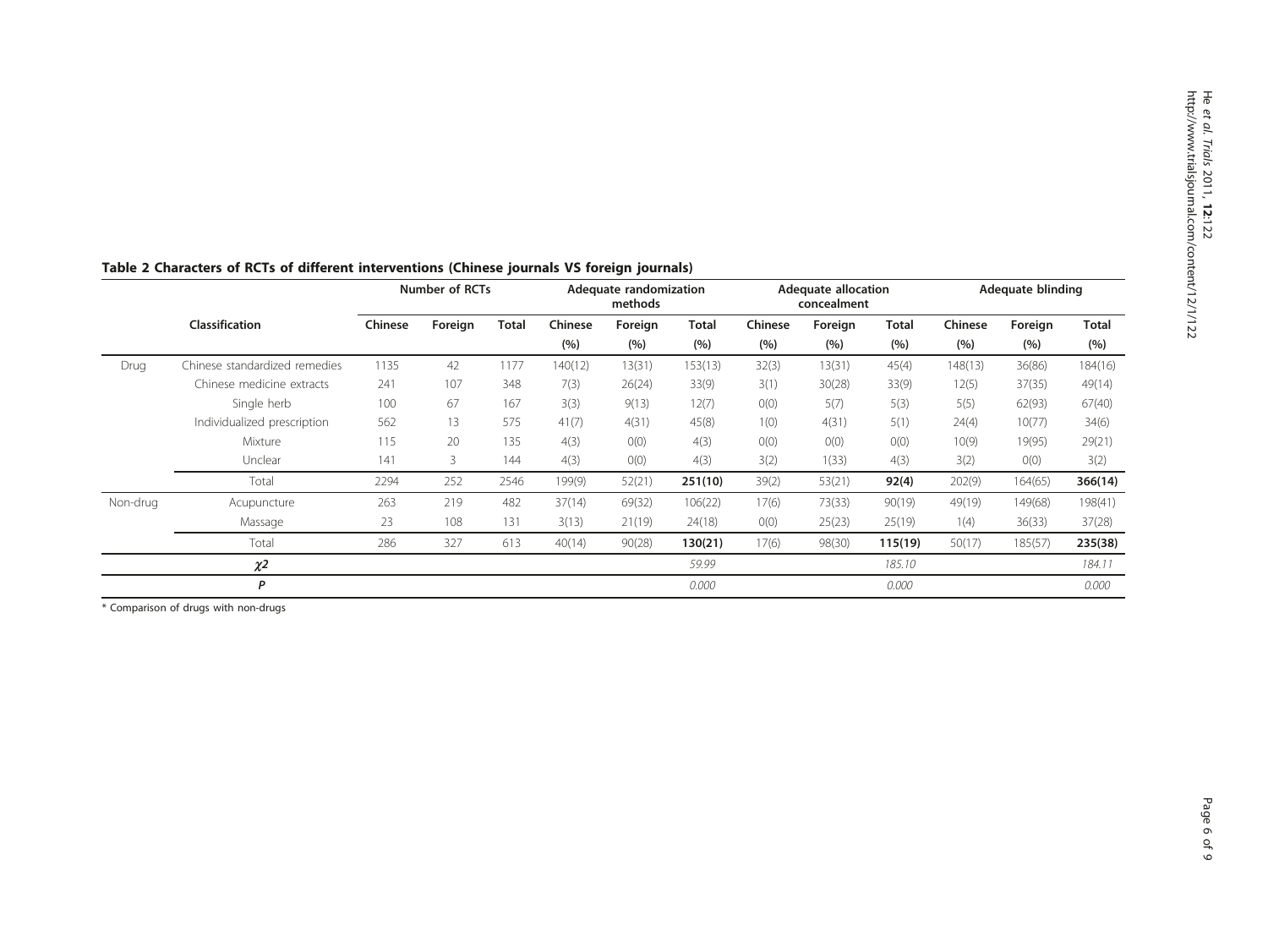| Types of diseases                                                                                         | Number of RCTs |                |                | Adequate randomization methods |         |              |         | Adequate allocation concealment | <b>Adequate blinding</b> |         |         |              |
|-----------------------------------------------------------------------------------------------------------|----------------|----------------|----------------|--------------------------------|---------|--------------|---------|---------------------------------|--------------------------|---------|---------|--------------|
|                                                                                                           | Chinese        | Foreign        | <b>Total</b>   | Chinese                        | Foreign | <b>Total</b> | Chinese | Foreign                         | <b>Total</b>             | Chinese | Foreign | <b>Total</b> |
|                                                                                                           |                |                |                | (%)                            | (%)     | (%)          | (%)     | (%)                             | (%)                      | (%)     | (%)     | (%)          |
| Certain infectious and parasitic diseases                                                                 | 197            | 71             | 268            | 7(4)                           | 19(27)  | 26(10)       | 6(3)    | 14(20)                          | 20(7)                    | 13(7)   | 20(28)  | 33(12)       |
| Neoplasm                                                                                                  | 120            | 33             | 153            | 5(4)                           | 1(3)    | 6(4)         | O(0)    | 14(42)                          | 14(9)                    | 6(5)    | 12(36)  | 18(12)       |
| Diseases of the blood and blood-forming<br>organs and certain disorders involving the<br>immune mechanism | 32             | 9              | 41             | 1(3)                           | 5(56)   | 6(15)        | 1(3)    | 3(33)                           | 4(10)                    | 2(6)    | 7(78)   | 9(22)        |
| Endocrine, nutritional and metabolic<br>diseases                                                          | 200            | 6              | 206            | 32(16)                         | O(0)    | 32(16)       | 6(3)    | O(0)                            | 6(3)                     | 26(13)  | 4(67)   | 30(15)       |
| Mental and behavioural disorders                                                                          | 97             | 96             | 193            | 21(22)                         | 12(13)  | 33(17)       | 14(14)  | 8(8)                            | 22(11)                   | 29(30)  | 85(89)  | 114(59)      |
| Diseases of the nervous system                                                                            | 56             | 39             | 95             | 4(7)                           | 19(49)  | 23(24)       | O(0)    | 19(49)                          | 19(20)                   | 2(4)    | 27(69)  | 29(31)       |
| Diseases of the eye and adnexa                                                                            | 17             | 3              | 20             | 6(35)                          | 1(33)   | 7(35)        | O(0)    | 2(67)                           | 2(10)                    | 9(53)   | 2(67)   | 11(55)       |
| Diseases of the ear and mastoid process                                                                   | $\overline{4}$ | $\Omega$       | $\overline{4}$ | 1(25)                          | O(0)    | 1(25)        | O(0)    | O(0)                            | O(0)                     | O(0)    | O(0)    | O(0)         |
| Diseases of the circulatory system                                                                        | 978            | 19             | 997            | 81(8)                          | 9(47)   | 90(9)        | 11(1)   | 8(42)                           | 19(2)                    | 79(8)   | 13(68)  | 92(9)        |
| Diseases of the respiratory system                                                                        | 150            | 39             | 189            | 34(23)                         | 6(15)   | 40(21)       | 11(7)   | 8(21)                           | 19(10)                   | 28(19)  | 27(69)  | 55(29)       |
| Diseases of the digestive system                                                                          | 270            | 14             | 284            | 9(3)                           | 5(36)   | 14(5)        | O(0)    | 8(57)                           | 8(3)                     | 1(0)    | 7(50)   | 8(3)         |
| Diseases of the skin and subcutaneous<br>tissue                                                           | 49             | 6              | 55             | 10(20)                         | 2(33)   | 12(22)       | O(0)    | 2(33)                           | 2(4)                     | 10(20)  | 4(67)   | 14(25)       |
| Diseases of the musculoskeletal system and<br>connective tissue                                           | 141            | 168            | 309            | 11(8)                          | 35(21)  | 46(15)       | 4(3)    | 31(18)                          | 35(11)                   | 29(21)  | 90(54)  | 119(39)      |
| Diseases of the genitourinary system                                                                      | 220            | 18             | 238            | 11(5)                          | 5(28)   | 16(7)        | 3(1)    | 6(33)                           | 9(4)                     | 16(7)   | 10(56)  | 26(11)       |
| Pregnancy, childbirth and the puerperium                                                                  | 42             | 47             | 89             | 6(14)                          | 23(49)  | 29(33)       | O(0)    | 28(60)                          | 28(31)                   | 2(5)    | 39(83)  | 41(46)       |
| Symptoms, signs and abnormal clinical and<br>laboratoty findings, not elsewhere calssified                | $\overline{2}$ | 9              | 11             | O(0)                           | O(0)    | O(0)         | O(0)    | O(0)                            | O(0)                     | O(0)    | 1(11)   | 1(9)         |
| Factors influencing health status and<br>contact with health services                                     | 5              | $\overline{2}$ | 7              | O(0)                           | O(0)    | O(0)         | O(0)    | O(0)                            | O(0)                     | O(0)    | 1(50)   | 1(0)         |
| Total                                                                                                     | 2580           | 579            | 3159           | 239(9)                         | 142(25) | 381(12)      | 56(2)   | 151(26)                         | 207(7)                   | 252(10) | 349(60) | 601(19)      |

# <span id="page-6-0"></span>Table 3 Characters of RCTs of different types of diseases (Chinese journals VS foreign journals)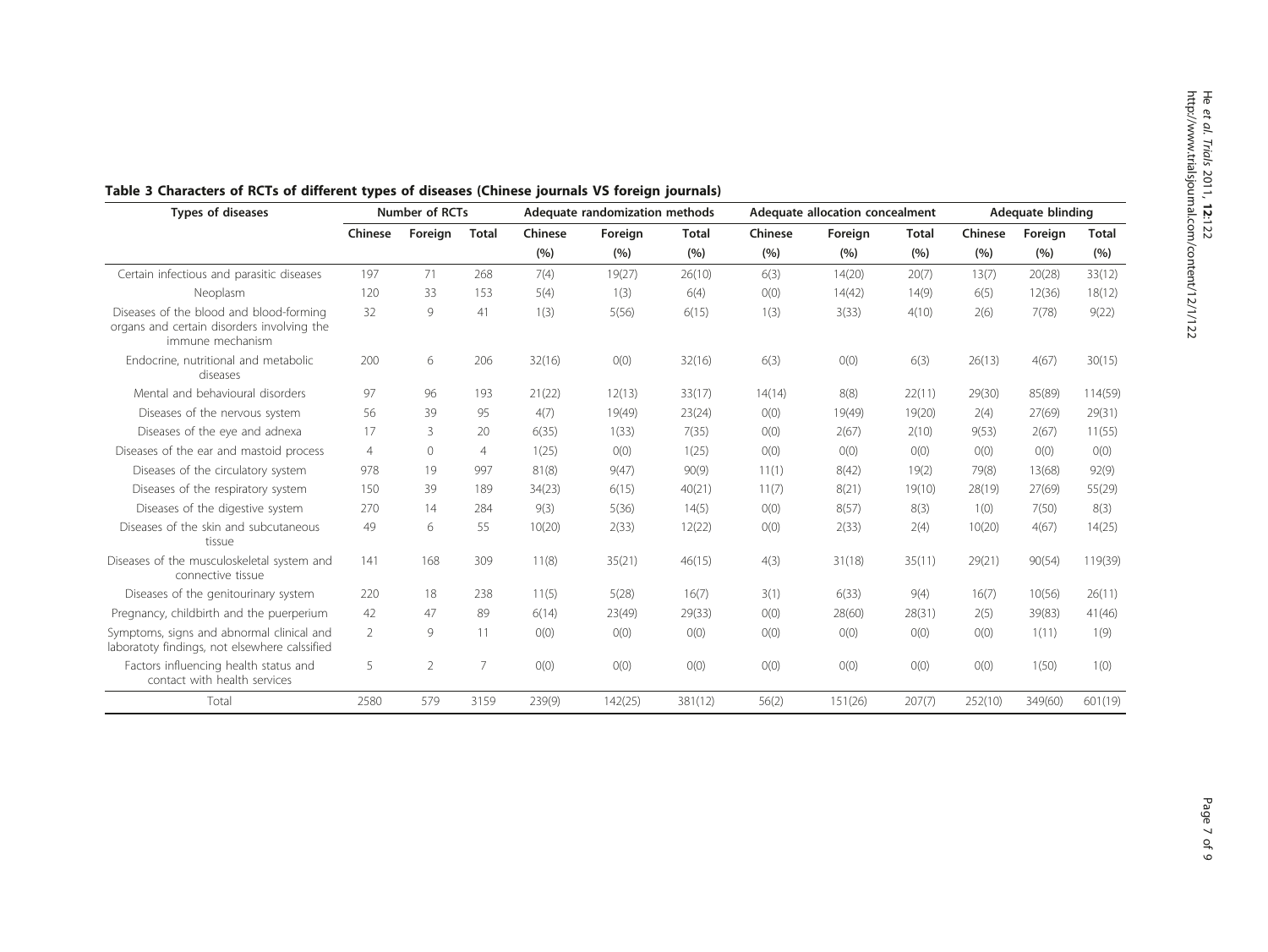<span id="page-7-0"></span>This suggests that Chinese journals are failing to improve the standards of published RCTs.

Acupuncture, thousands of years of history in China, is a traditional medicine recognized by the World Health Organisation and has become a component of health care in many countries [[20\]](#page-8-0). Since late 1990s, numbers of acupuncture clinical trials have grown dramatically with the increase of research funds in western countries [[21](#page-8-0)]. The results of this study shows that in the light of interventions of TCM RCTs, the quality of non-drug intervention is evidently higher than that of drug intervention, and acupuncture is the largest group. In drug intervention, the quality of RCTs of Chinese standardized remedies, Chinese medicine extracts and single herbs is comparatively high while that of individualized prescription, mixtures (including listed medicine and individualized prescription) and those where the intervention is unclear is low. Individualized prescription which is common in TCM is influenced by a doctor's experience and training. There are no agreed formulae for drug ingredients, no standard sources of drugs, or preparation methods. In addition, doses of Chinese herbs are not standard. Listed medicine and single herbs can overcome the above shortcomings of individualized prescription, so the quality of RCTs of these kinds is higher and clinical research develops in a more extensive way.

With the development of TCM, current TCM RCTs involve wide study fields and many types of diseases. This study was aimed at determining which medical specialties produce with high-quality RCTs, but these were not identified.

The quality assessment in this study was based on how the original study was reported, so it was affected by the quality of reporting. There also may be some other factors not in the power of the reseachers such as journal word length etc. Some studies have showed that use of the Consolidated Standards of Reporting Trials (CON-SORT) statement is associated with improvements in the reporting quality of RCTs, but few researchers and journals adopt it [\[22-30](#page-8-0)]. The CONSORT extensions for acupuncture (the Standards for Reporting Interventions in Clinical Trials of Acupuncuture, STRICTA) and herbal medicine were designed to improve the completeness and transparency of reporting of interventions in controlled trials of acupunture and herbal medicine [\[31,32\]](#page-8-0).

# Conclusion

The quality of the current TCM RCTs as judged by their publications is generally poor, especially those published in Chinese journals. In future, researchers should attach more importance to design and methodological quality, especially to allocation concealment. The quality of RCTs can also be improved through promoting participation of

methodologists and statisticians, enhancing international cooperation, and adopting guidelines such as the CON-SORT statement and its extensions for acupuncture and herbal medicine. Meanwhile, medical journals should also be more discerning in what they accept for publication, so as to improve the quality of TCM clinical research and ensure truth and reliability of conclusions.

#### Abbreviations

RCT: randomized control trial; TCM: traditional Chineses medicine; CBM: Chinese Biomedical Database; CONSORT: Consolidated Standards of Reporting Trials; STRICTA: Standards for Reporting Interventions in Clinical Trials of Acupuncuture.

#### Author details

<sup>1</sup>Chinese Cochrane Centre, Chinese Evidence-Based Medicine Centre, West China Hospital, Sichuan University, Chengdu, 610041, China. <sup>2</sup>West China School of Clinical Medicine, Sichuan University, Chengdu, 610041, China.

#### Authors' contributions

JH and LD participated in the design of the study and drafted the article. GL conceived the study, interpreted the data and revised the manuscript. JF, XH, JY and LS extracted the data and performed the statistical anlysis. All authors read and approved the manuscript.

#### Competing interests

The authors declare that they have no competing interests.

Received: 15 October 2010 Accepted: 13 May 2011 Published: 13 May 2011

#### References

- 1. Wang G, Mao Bing, Xiong ZY, et al: The quality of reporting of randomized controlled trails of Traditional Chinese Medicine: A survey of 13 randomly selected journals from mainland China. Clinical Therapeutics 2007, 29:1457.
- 2. Lai SL, Hu JQ, Guo XF: Evidence-Based Medicine and Clinical Studies of Traditional Chinese Medicine. Journal of Guangdong University of Traditional Chinese Medicine 2000, 17(3):1-8.
- 3. Liu JP, Xia Y: Quality Appraisal of Systematic Reviews or Meta-analysis on Traditional Chinese Medicine Published in Chinese Journals. Chinese Journal of Integrative Medicine 2007, 27(4):306-308.
- 4. Chen WH, Liu DB, Zhou W, et al: Symptomatology in Evidence-based Traditional Chinese Medicine. Chinese Archives of Traditional Chinese Medicine 2005, 23(3):456-447.
- 5. Sackett DL, Richardson WS, Roseberg W, Haynes RB: Evidence-based Medicine: How to Practice and Teach. New York: Churchill Livingstone 1997.
- 6. Cook DJ, Mulrow CD, Haynes RB: Systematic reviews: Synthesis of best evidence for Clinical decisions. Annals Internal Medicine 1997, 126:376-380.
- Bian ZX, Li YP, David Moher, et al: Improving the quality of randomized controlled trials in Chinese herbal medicine, part I: clinical trial design and methodology. Journal of Chinese Integrative Medicine 2006, 4:121.
- 8. Peter Juni, Altman GDouglas, Matthias Egger: [Systematic reviews in health](http://www.ncbi.nlm.nih.gov/pubmed/11440947?dopt=Abstract) [care: assessing the quality of controlled clinical trials.](http://www.ncbi.nlm.nih.gov/pubmed/11440947?dopt=Abstract) BMJ 2001, 323:42.
- 9. Gluud LL: [Bias in clinical intervention research.](http://www.ncbi.nlm.nih.gov/pubmed/16443796?dopt=Abstract) American Journal of Epidemiology 2006, 163:493-501.
- 10. Schulz KF, Chalmers I, Hayes RJ, et al: [Empirical evidence of bias.](http://www.ncbi.nlm.nih.gov/pubmed/7823387?dopt=Abstract) [Dimensions of methodological quality associated with estimates of](http://www.ncbi.nlm.nih.gov/pubmed/7823387?dopt=Abstract) [treatment effects in controlled trials.](http://www.ncbi.nlm.nih.gov/pubmed/7823387?dopt=Abstract) JAMA 1995, 273(5):408-412.
- 11. Moher D, Pham B, Jones A, et al: [Does quality of reports of randomized](http://www.ncbi.nlm.nih.gov/pubmed/9746022?dopt=Abstract) [trials affect estimates of intervention efficacy reported in meta](http://www.ncbi.nlm.nih.gov/pubmed/9746022?dopt=Abstract)[analyses?](http://www.ncbi.nlm.nih.gov/pubmed/9746022?dopt=Abstract) Lancet 1998, 352(9128):609-613.
- 12. Wood L, Egger M, Gluud LL, et al: [Empirical evidence of bias in treatment](http://www.ncbi.nlm.nih.gov/pubmed/18316340?dopt=Abstract) [effect estimates in controlled trials with different interventions and](http://www.ncbi.nlm.nih.gov/pubmed/18316340?dopt=Abstract) [outcomes: meta-epidemiological study.](http://www.ncbi.nlm.nih.gov/pubmed/18316340?dopt=Abstract) BMJ 2008, 336(7644):601-605.
- 13. Kunz R, Vist G, Oxman AD: Randomisation to protect against selection bias in healthcare trials. Cochrane Database of Systematic Reviews 2007, 2.